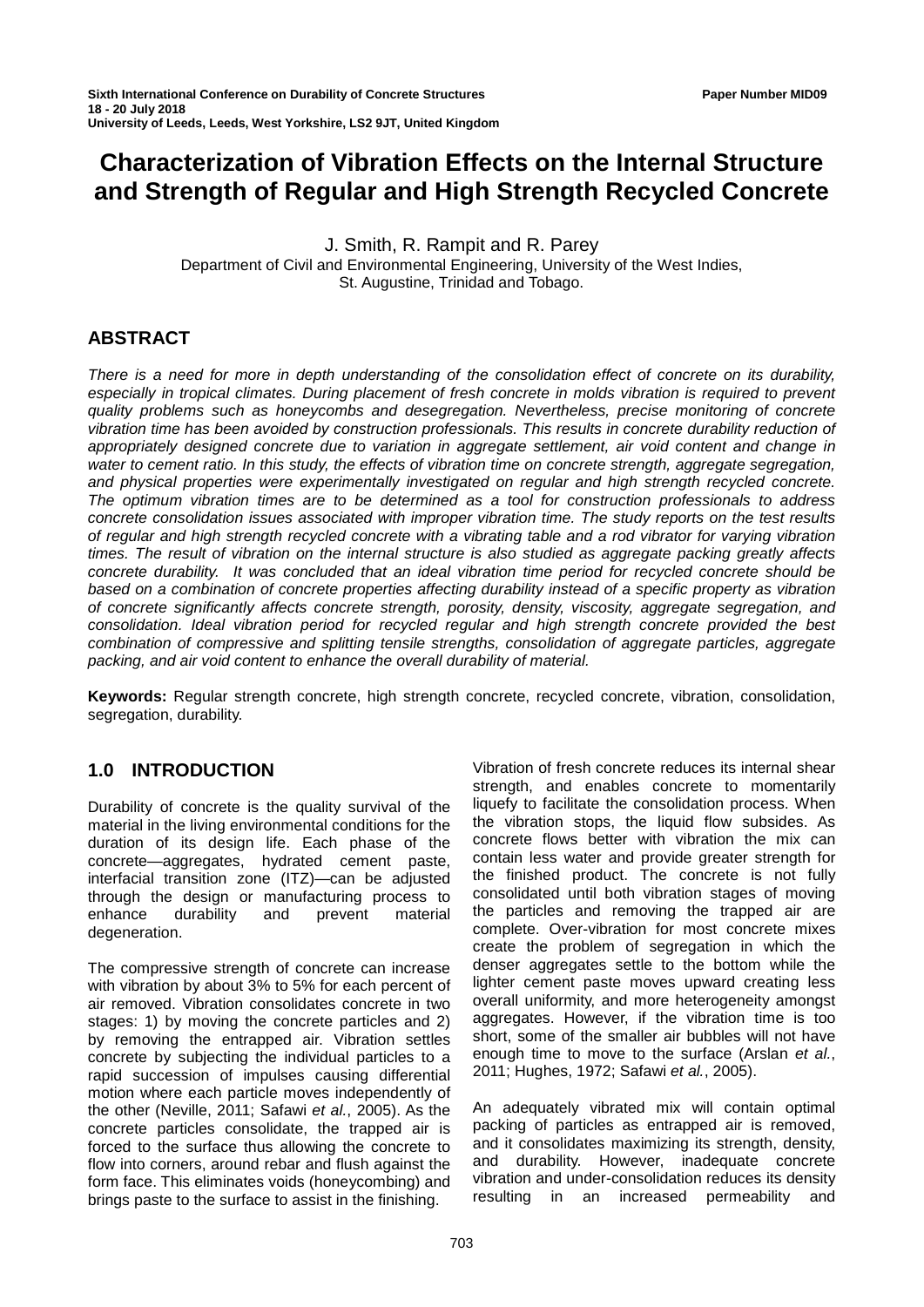consequently less resistance to deterioration. Other important characteristics like rebar bond capacity and appearance will be affected.

Over consolidated concrete encounter laitance, a phenomenon when the upper weaker layer segregates and forms the potential plane of weakness leading to possible and premature failure of the concrete structure during the design life.

Varying both the natural components of concrete andmethod of placement creates a change in the material properties (strength, porosity, density, viscosity, durability, and workability). Immediately after placement, concrete can contain about 20% entrapped air (Safawi *et al.*, 2005). The amount of vibration required varies according to the properties of individual components, the type of mix, its slump, the placement method, form size, and the amount of reinforcing steel amongst other properties.

Arslan *et al.* (2011) determined that as the water to cement (w/c) ratio increased, the extended vibration time negatively affected the strength of ordinary concrete due to increase fluidity and the segregation of course aggregates. The author also concluded that a suitable vibration time for ordinary concrete was at 60s vibrations per minute (VPM), since the vibration times longer or less than approximately 60s, decreases compressive strength. The compressive strengths of samples subjected to 240s vibration times were approximately 36% lower than those of 60s vibration time depending on w/c ratios. Contrary to regular strength concrete, Arslan *et al.* determined the suitable vibration time for high strength concrete to be shorter at a value was 30s due to the addition of superplasticizer and the higher fluidity. In their study, Arslan *et al.* used a high dosage super plasticizer for obtaining workable mixture and fine pozzolanic admixture such as micro silica that would permit fluidity in the concrete mixes.

Other researchers (Date *et al.*, 2012), investigated the mix parameter and the mixing method on the productivity of concrete. The method used was a two-stage mixing method where water was divided into two portions and each portion is added and mixed with cement at different times. In the mixing, the surface of sand was kept at an appropriate moist state during the first mixing. In the next process (second mixing), the surrounding sand was covered by cement paste of a low w/c ratio. The interface of cement paste and sand showed sufficient adhesion to reduce the transition zone. An increased sand percentage caused increase in the plastic viscosity and prevented dynamic segregation caused by displacement of the aggregate. The compactability by vibration also improved. As a result, the concrete with two stage mixing method enhanced desirable properties such as less bleeding, higher strength and higher resistance to segregation. This method proved to be effective for improvement of

compressive strength, durability of hardening concrete and also the pumpability of fresh concrete.

Crawley (1953) observed the effect of highfrequency (13,000 vpm) and moderate-frequency (6800 vpm) vibration on concrete ranging from 12.7mm to 101.6mm slump, containing 152.4mm coarse aggregate, and having nominal air contents of 3, 6, and 9% in that portion of the mix smaller than the 38 mm sieve. Cores drilled from hardened specimens of the concrete with 6% air content were examined micrometrically for the amount and distribution of air and coarse aggregate. The highfrequency vibrator was found to cause more rapid loss of entrained air than the moderate-frequency vibrator. However, either vibrator could cause a 50% loss in air from a nominal 3% air-content concrete in 30 sec. The rate at which air was lost generally increased with slump, but not to a marked degree. The high-frequency vibrator had more effect in causing movement, and escape of air, while the moderate-frequency vibrator caused more movement and segregation of the coarse aggregate.

Petrou *et al.* (2000a) monitored the settlement of aggregates and studied the rheological properties of concrete utilizing nuclear medicine techniques. Results demonstrated that vibration reduced both the yield stress and the viscosity of the concrete. The concrete yield stress approached zero when subjected to vibration at an almost instantaneous rate. The authors also determined that as the concrete yield stress approached zero, the concrete may continue to behave as a Bingham plastic and the effect of vibration on the yield stress and the viscosity is more pronounced near the vibrator. Additionally, further studies demonstrated that the aggregates migrated horizontally toward the vibrator and that aggregates only settle while the concrete is being vibrated (Petrou *et al.*, 2000a; Petrou *et al.*, 2000b).

The use of coarse recycled aggregates as full or partial replacement of natural aggregates has been explored by many researchers (Duan & Poon, 2014). Historically, recycled concrete aggregates have been used in civil engineering applications since the 1970's. Recycled aggregates can be used in the construction of road bases, foundations, reinforced and prestressed concrete (Limbachiya *et al.*, 2000; McNeil & Kang, 2013). Other researchers (Çakır, 2014; Dilbas *et al.*, 2014; Duan & Poon, 2014) investigated the mechanical and physical properties of recycled aggregates. Various percentage replacements were used and they conducted compressive strength, tensile splitting strength, water absorption, flexural and durability tests. Their focus was solely based on the effects of using recycled aggregates and making a comparison to conventional concrete by implementing the aforementioned experimental tests. All cube and prism samples were compacted using a vibrating table. Similar compaction methods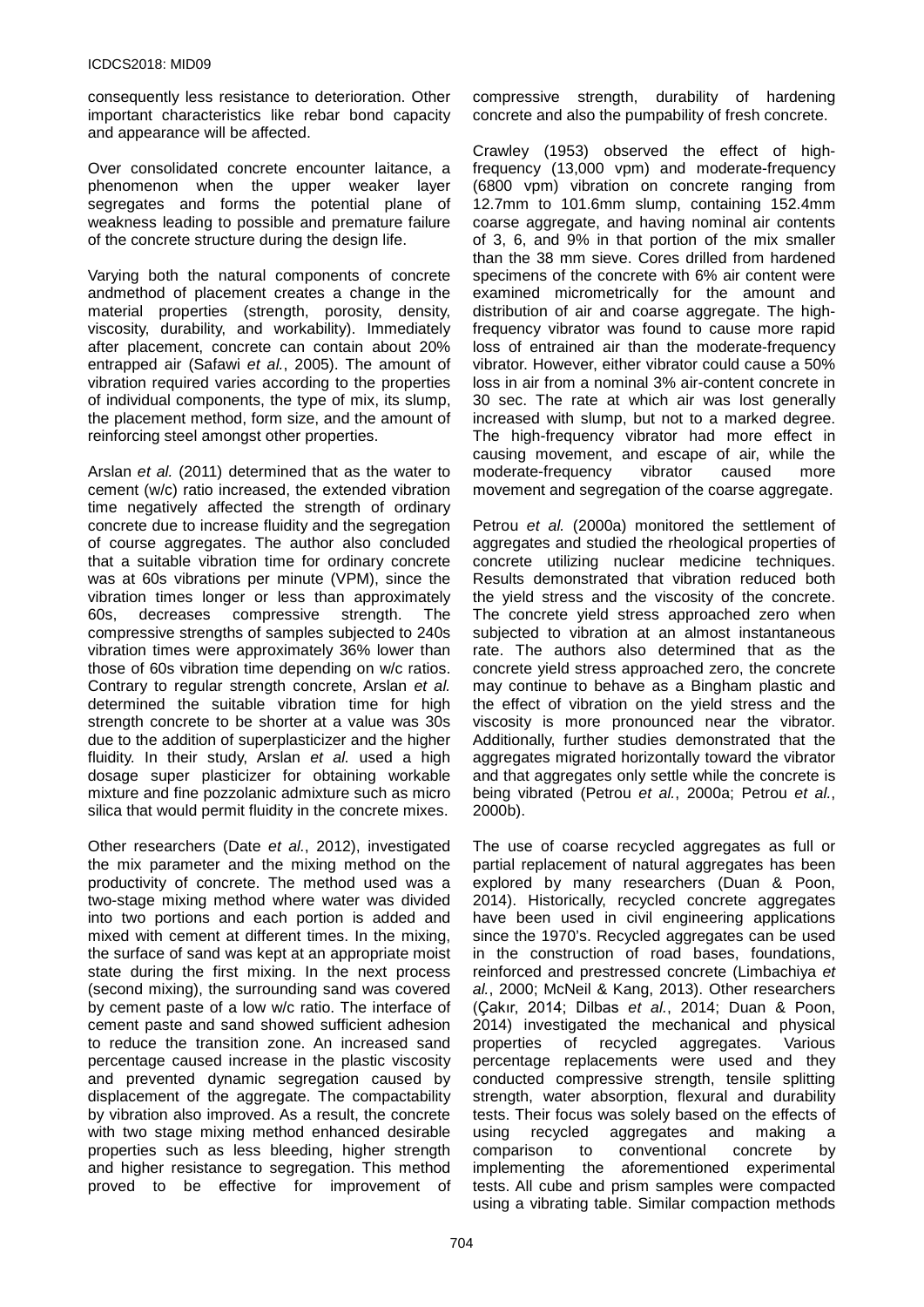were utilized by other authors but there was no discussion on the effects of compaction using the recycled aggregates (Duan & Poon, 2014).

In this study, the effects of vibration time were investigated on regular and high strength recycled concrete for improved durability. The strength increase of the concrete was not obtained through the use of superplastizers, which allowed for an investigation of consolidation considering solely the increase in the w/c ratio. Post vibration, the internal structure of the concrete was examined and correlated with material strength and durability.

# **2.0 METHODOLOGY**

The procedure involved development of recycled regular strength concrete (RRSC) and recycled high strength concrete (RHSC) that were tested in both fresh and hardened states after specific vibration intervals. Slump tests, splitting tensile test, compressive test, segregation analysis, and method of slices were carried out on the concrete. Details of the tests are provided below.

The porosity and density for the samples were determined and regular strength concrete (RSC) and high strength concrete (HSC) parent mixes were developed using the American Concrete Institute (ACI) standard (see [Table 1\)](#page-2-0). To control impurities in the recycled mix for these experiments, the recycled aggregates were crushed from the parent concrete after 28 days. The same mix design was adopted for the recycled concrete using an optimal recycled coarse aggregate of 30% by mass replacement to regular coarse aggregate. Sieve analysis of the aggregates were conducted according to ASTM C33/C33M standard. Type 1 Ordinary Portland Cement was used in the mix design with water to cement ratio for the regular and high strength mixes of 0.45 and 0.39 respectively. A sieve analysis was performed for coarse and fine aggregates to ensure aggregates were within specification gradation ranges. Specimens were cured in the lab. The wet and dry weights of each sample were measured to allow for density and porosity calculations.

<span id="page-2-0"></span>

| Concrete<br>Strength | W/C  | A/C  | CA/FA |
|----------------------|------|------|-------|
| Regular              | 0.45 | 4.57 | 1.2   |
| High                 | 0.39 | 3.77 | 1.3   |

Recycled aggregates were soaked in water for 24 hours and left to air dry to surface dry conditions before being used as coarse aggregate replacement. This method allowed for the omission of superplasticizer. Dry components were blended in the mixer for three minutes prior to the addition of

the water, then all the components were blended for an additional three minutes.

Slump tests were performed prior to specimen vibration. The slump test was performed to check the workability of freshly made concrete, and therefore the ease with which concrete flows. It was also used as an indicator to identify any improperly mixed concrete batch.

Vibrations were performed at various intervals in a range of 0s to 180s with 10s intervals up until 60s. A large laboratory vibration table was used to consolidate specimens for compression and tensile tests, and a vibration rod of 8000 to 10000 vibrations per minute (vpm) and amplitude 0.5 to 1 mm was utilized for the method of slices.

An Engineering Laboratory Equipment (ELE) Compression Testing machine was utilized for the compression and tensile tests after 28 days. Compression tests were loaded axially, while the tensile tests were loaded diametrically. To allow the uniform distribution of this applied load and to reduce the magnitude of the high compressive stresses near the points of application of this load, strips of plywood were placed between tensile test specimens and loading platens of the testing machine. Both tests were performed in load control at a rate of 120 kN/min. Cylindrical moulds measured 100mm diameter and 200mm length. Five specimens were tested and averaged for the compression and four for the split tensile tests. The compressive strength of the specimens was determined as compressive load at failure, *F* divided by cross sectional area, *A*. The concrete splitting tensile strength was determine using  $T = 2F/\pi DL$ where *D* and *L* are specimen diameter and length respectively.

The method of slices was adopted from (Rols *et al.*, 1999; Safawi *et al.*, 2004). The form was made of plywood of smooth interiors with dimensions 150mm x 150mm x 300mm. All sides were pasted with silicon bond and bolted together to prevent leakage. One side of the form was loosely tightened so that it could be taken off easily. After vibration by the rod vibrator at half the form depth for the required time, the open end of the specimen was closed and laid horizontally. The loosely bonded sidewall was carefully pried open and the fresh concrete in the form was divided into five equal parts by using metal slides. Guides were created at the sides of the formwork to ensure vertical insertion. Metal slides were inserted through the guides into the fresh concrete at a 60mm separation interval as shown in [Fig. 1.](#page-3-0) The concrete from the individual portions were poured into individual trays and the mass of each section was recorded. Two sieves of 5mm and 13mm were aligned, one on the other, and used to collect the course aggregates as the concrete from each tray was washed with regular flowing tap water. The aggregates retained in the sieves were wiped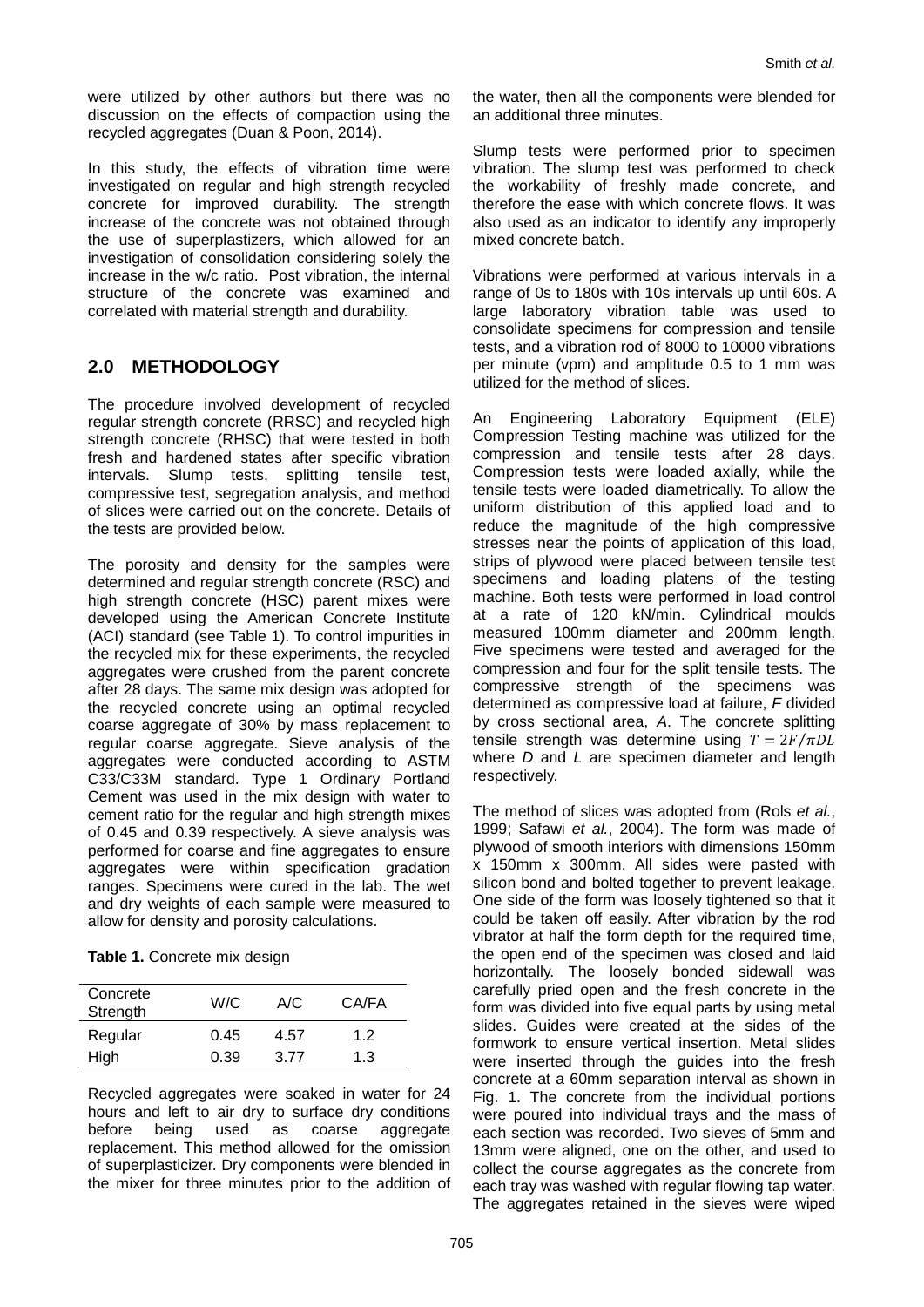#### ICDCS2018: MID09

using a cloth until a Saturated Surface Dry (SSD) condition was obtained, and the mass was recorded. The percentage of coarse aggregates at each level, *i*, was calculated as a weight ratio of coarse aggregate retained in each tray to the concrete retained in each tray (*Gi/Ci*). Whereas (*G/C*)*ave* was the weight ratio of total coarse aggregate to total concrete. A heterogeneity constant, *K*, was determined as  $K = x_i - 1$ , where  $x_i = G_i C_i / G C_{ave}$ .



<span id="page-3-0"></span>**Fig. 1.** Photo of method of slices apparatus with metal slides inserted

Pore volume was determined using the fluid saturation method on 100mm x 200mm cylindrical specimens. The diameters and lengths of each specimen were measured and the bulk volumes were calculated as cross-sectional area times height. Thereafter, the dry weights of each specimen were measured. The specimens were then submerged in a water bath for 60 minutes to allow for full saturation and immediately after, the saturated weights were measured. Finally, the specimen porosity and density were determined.

Hardened cylinder specimens were sliced at 50mm intervals after consolidation and an internal visual inspection was conducted for coarse aggregate<br>content and placement, air voids, and placement, air voids, and honeycombing.

# **3.0 RESULTS AND DISCUSSION**

[Table 2](#page-3-1) shows the results of the design compressive strength and slump cone tests performed on the specimen. The regular strength mixes contain more water than the high strength mixes as visible in the increased slump. Although the recycled aggregates were soaked for 24 hours, the recycled mixes were still drier than the regular aggregate counterpart. A

previous experiment by the authors demonstrated that the regular concrete maximum strengths occurred at vibrations of 60s and 120s for RSC and HSC respectively, hence the control RSC and HSC were vibrated at these optimum times only.

Results for the maximum compression and indirect tensile tests for the 100mm x 200mm cylindrical RRSC and RHSC specimens are also provided in [Table 2.](#page-3-1) The addition of the 30% recycled aggregates under ideal conditions resulted in increased strengths of 20.6% and 10.3% respectively. These increases can be due to the lower w/c ratio or the varied shape of the recycled aggregates due to crushing. Crushed aggregates have higher internal friction and less workability due to poor shape.

<span id="page-3-1"></span>**Table 2.** Concrete strength and slump test results

| Concrete    | <b>Compressive Strength</b> | Slump |
|-------------|-----------------------------|-------|
|             | MPa                         | mm    |
| <b>RSC</b>  | 37.8                        | 15    |
| <b>HSC</b>  | 48.7                        | 10    |
| <b>RRSC</b> | 45.6                        | 10    |
| <b>RHSC</b> | 53.7                        | 5     |

The compressive and tensile strength curves for RRSC and RHSC with varied vibration times are given in [Figs. 2](#page-4-0) and [3](#page-4-1) respectively. The average points for the specimens are bounded by maximum and minimum values. The RRSC compression results shows a gradual increase in strength with vibration time until 60s after which there is a general strength reduction, whereas the tensile curve shows more variation in the first 50s with a peak strength at 50s followed by a general decline. The RHSC shows variation for both compressive and tensile results for<br>the initial 50-60s. Although the maximum initial 50-60s. Although compressive value occurred at 30s, considering both figures a more ideal consolidation period (ICP) occurred between 60-90s. The ideal times for durability are a combination of the concrete strengths, segregation results, and visual inspections, which are discussed below. Unlike the decrease in time for HSC compared to RSC as observed by (Arslan *et al.*, 2011), no superplasticizer was added to the mix and a greater vibration time was needed for proper consolidation of the drier mix. There was also a greater rate of decrease in strength of the RHSC compared to the RRSC past the ICP. Compressive strength of RRSC and RHSC were 26.3% and 52% greater at the ICP than at the lowest observed strength solely through observed strength solely through<br>tion. Rearrangement of aggregate consolidation. Rearrangement of aggregate particles, and removal of air through consolidation caused consistent strength increase for both RRSC and RHSC. Inspection of the photographed sliced RRSC specimens shown in [Fig. 4](#page-4-2) to [Fig. 7](#page-5-0) further solidifies the point that ideal consolidation for durability should be based on a combination of concrete properties, and not necessarily the best specific property obtained at a vibration point.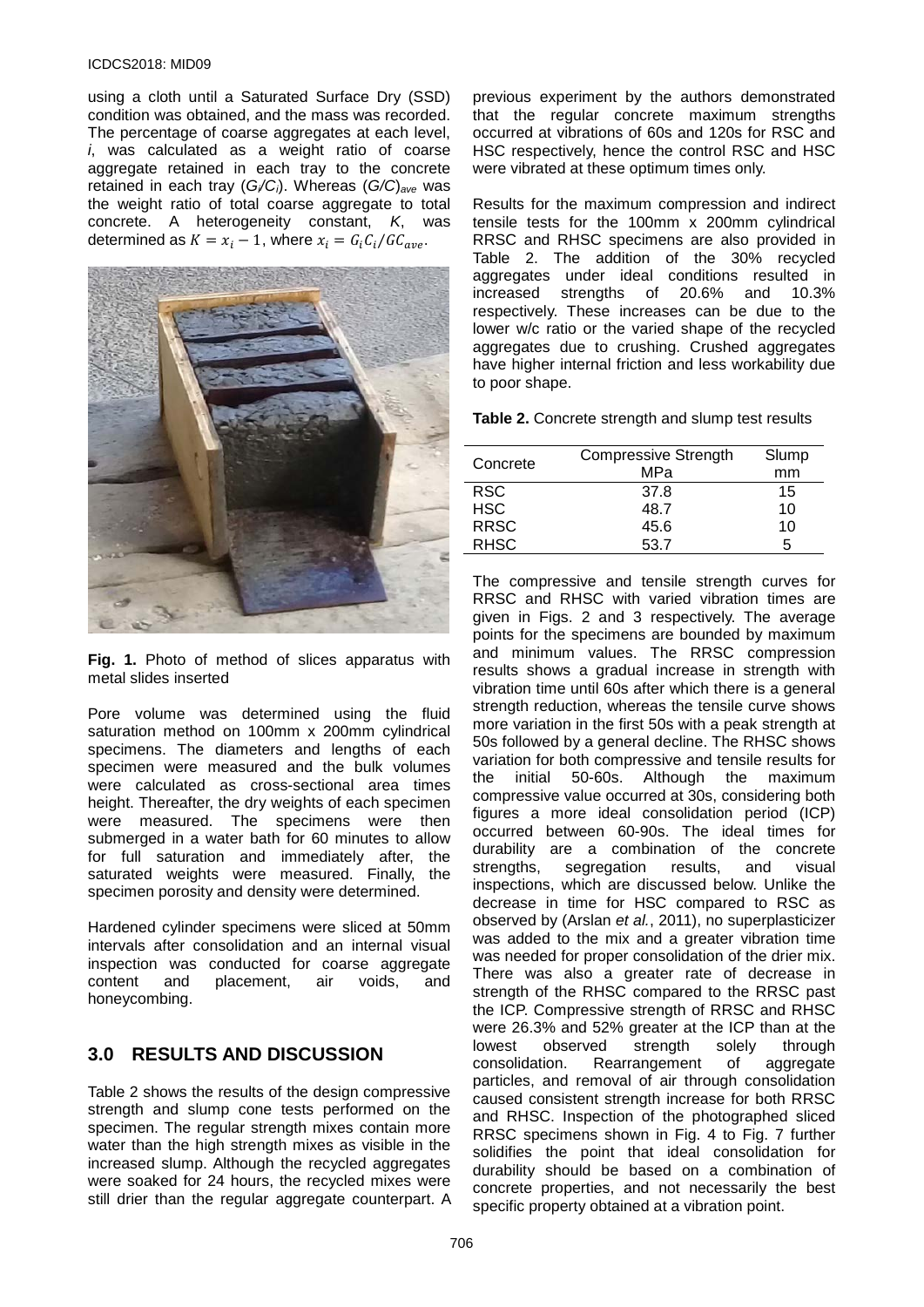



<span id="page-4-0"></span>Fig. 2. Variation of compressive strength and tensile strength with vibration time for RRSC

<span id="page-4-1"></span>**Fig. 3.** Variation of compressive strength and tensile strength with vibration time for RHSC



<span id="page-4-2"></span>**Fig. 4.** First layer (top) of aggregate distribution in hardened RRSC specimen



**Fig. 5.** Second layer of aggregate distribution in hardened RRSC specimen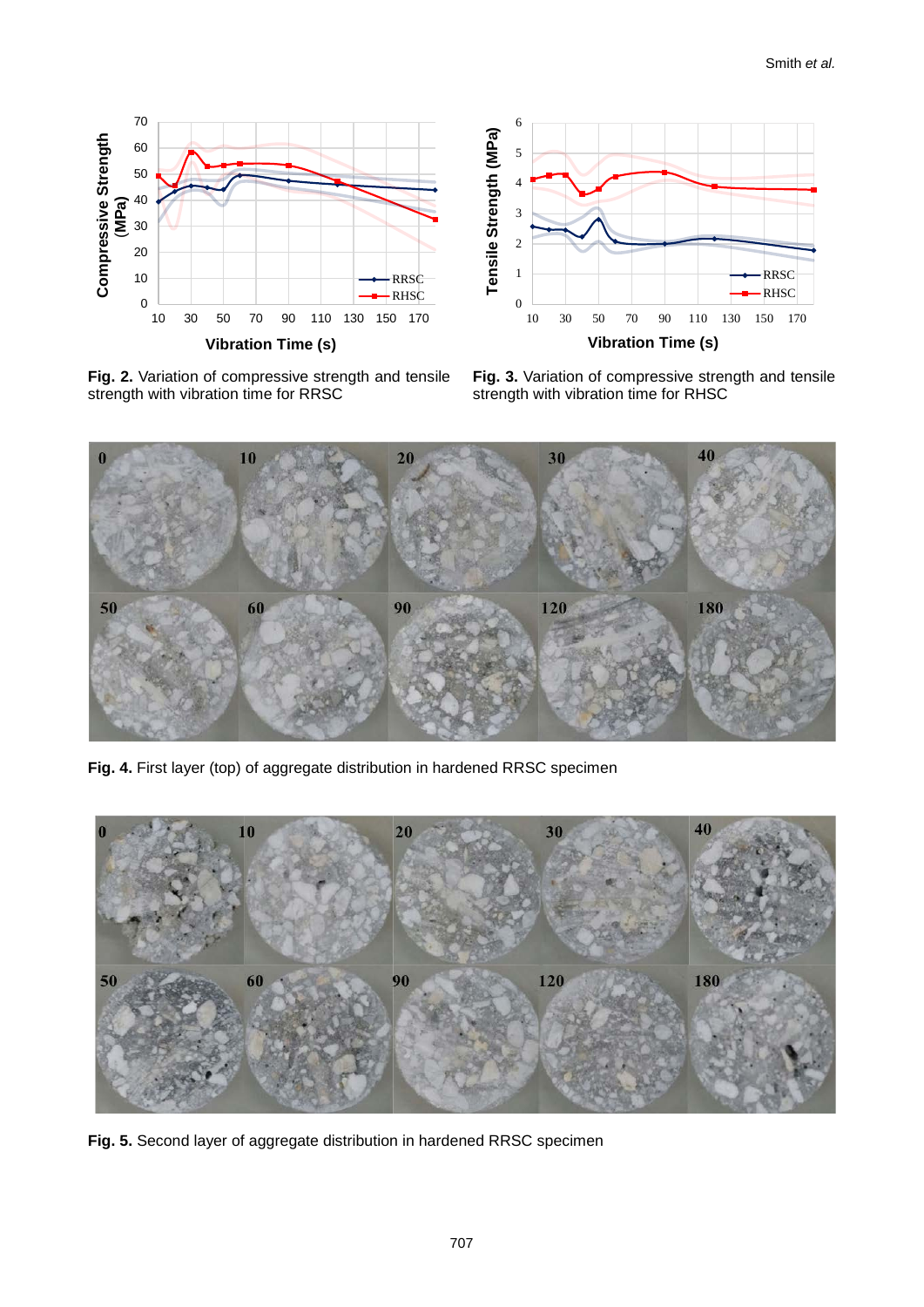

**Fig. 6.** Third layer of aggregate distribution in hardened RRSC specimen



<span id="page-5-0"></span>**Fig. 7.** Fourth layer (bottom) of aggregate distribution in hardened RRSC specimen

[Figure](#page-4-2) 4 shows the top layer under varied vibration times and [Fig. 7](#page-5-0) shows the bottom layer. For 0 vibration time, honeycombing is observed in the first layer, and the specimen deteriorates further through the fourth layer. A 10s vibration time clearly demonstrates the importance of consolidation on aggregate arrangement. At the ICP of 60s, the air void in most layers were reduced and increased above and below the ICP. Additionally, the ICP produced a more homogeneous blend of coarse aggregate across each specimen layer compared to other vibration times. This is especially important for durability as the ITZ often proves to be the weakest region and area of cracking. Wall effect, where there is less efficient smaller particle arrangement around coarser particles, increases void content and bleed water in the surrounding coarse aggregates can connect to each other and form a continuous water path through the concrete (percolation) with higher aggregate concentration. This creates an open path for chemical attack in the material and accelerated deterioration (Alexander & Mindess, 2005). Insufficient consolidation has higher porosity and

transport coefficients associated with permeability and ion diffusivity, especially around aggregate particles (Halamickova *et al.*, 1995).

Post ICP, the expectation was for a general decrease in larger coarse aggregates compared to before ICP in the first layer and an opposite trend was expected in the fourth layer, where over consolidation would increase the overall quantity of course aggregates post ICP. However, the low slump reduced the workability and increased viscosity of the mix and less coarse aggregate movement across layers were readily visible.

To further investigate aggregate segregation, the results from the heterogeneity constant, *K* are shown in [Figs. 8](#page-6-0) and [9](#page-6-1) for the RRSC and RHSC specimens. The K value determines the degree of variation of the heterogeneous distribution of the coarse aggregates within the suspension. The lower the constant the more homogenous the distribution of coarse aggregates, whereas a higher *K* value indicates significant segregation and increased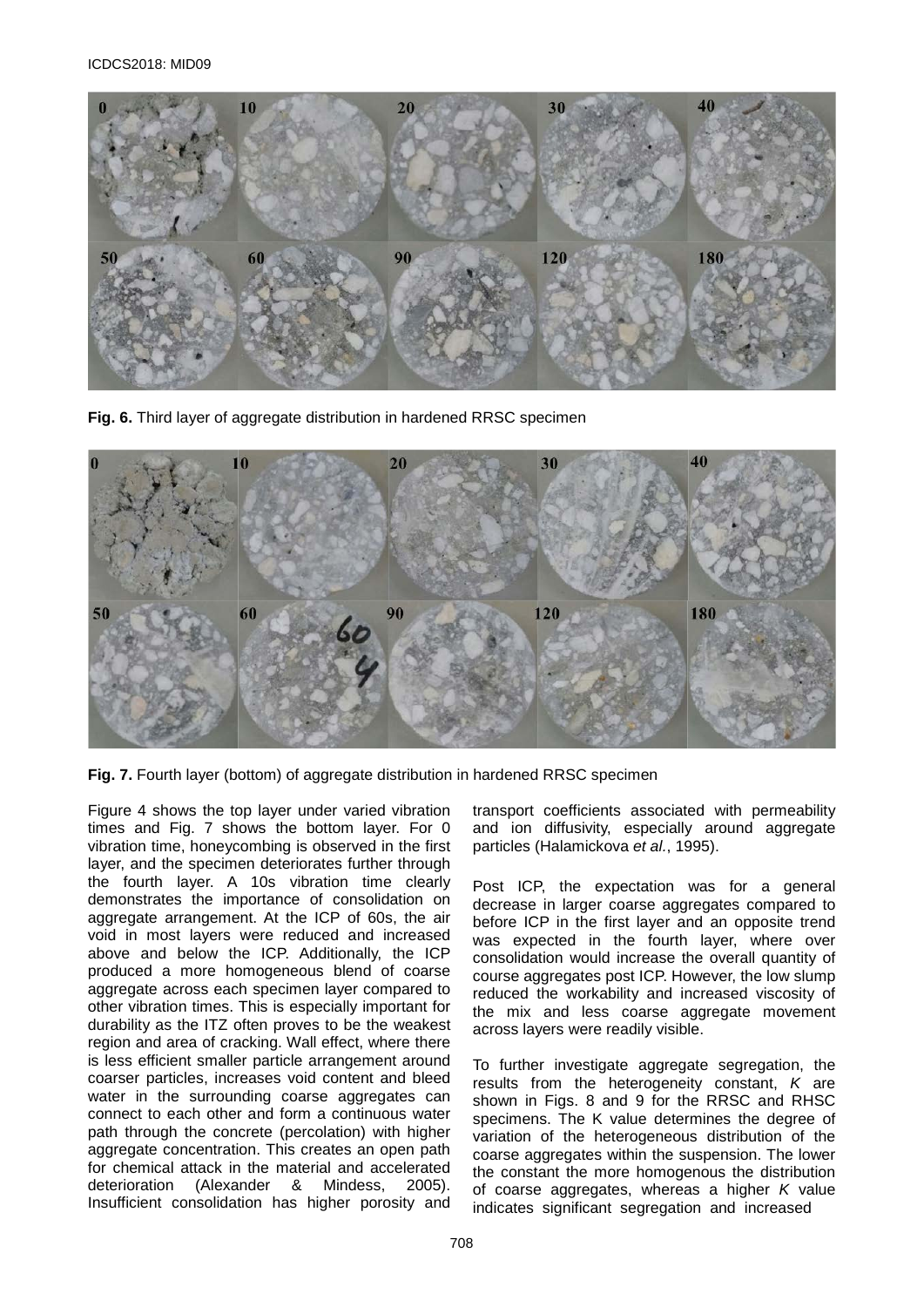

<span id="page-6-0"></span>**Fig. 8.** Variation of K values with vibration time for RRSC



<span id="page-6-1"></span>**Fig. 9.** Variation of K values with vibration time for RHSC

heterogeneity compared to the overall mix design. Moreover, a positive value indicates a greater density of coarse aggregate is present in the section due to mass compared to a lower value that would indicate a reduction in coarse aggregate quantity. [Figure](#page-6-0) 8 shows there is less variation around the ICP and a greater segregation observed post ICP compared to pre ICP. As the material is over consolidated more segregation is observed.

Additionally, the top two layers contain less aggregate by mass than the bottom two layers and the middle layer somewhat vacillates around the global average coarse aggregate content. Also, up until the vibration time investigated, the mass of coarse aggregate in the fourth layer increased significantly. A similar trend is observed in [Fig. 9](#page-6-1) with ICP between 60-90s.

As the concrete vibration time was increased from 0s to the ICP, the distribution of the coarse aggregates approached a homogenous blend. However, as the vibration time exceeded the ICP, the coarse aggregates segregated resulting in higher *K* values. For the RRSC the middle layer had the most homogenous distribution of coarse aggregates as well as the lowest consistent *K* value throughout. The low flowability of the mix reduced the expected segregation of aggregates.

Throughout the two cases, the RRSC concrete showed the most segregation while the RHSC showed the least. As previously demonstrated the segregation tendency were closely associated to the flowability and viscosity of the RRSC and the RHSC. The higher the w/c ratio, the greater the flowability, the lower the viscosity of concrete, and the higher the segregation tendency. Therefore, the RRSC had a greater *K* value than the RHSC under vibration, therefore achieving the homogeneity condition faster due to a higher w/c ratio. The greater the water to cement ratio the more likely the coarse aggregates would settle to the bottom layer as the vibration time increased.

### **4.0 CONCLUSIONS**

Both direct and indirect factors that affect durability must be considered to enhance concrete design.